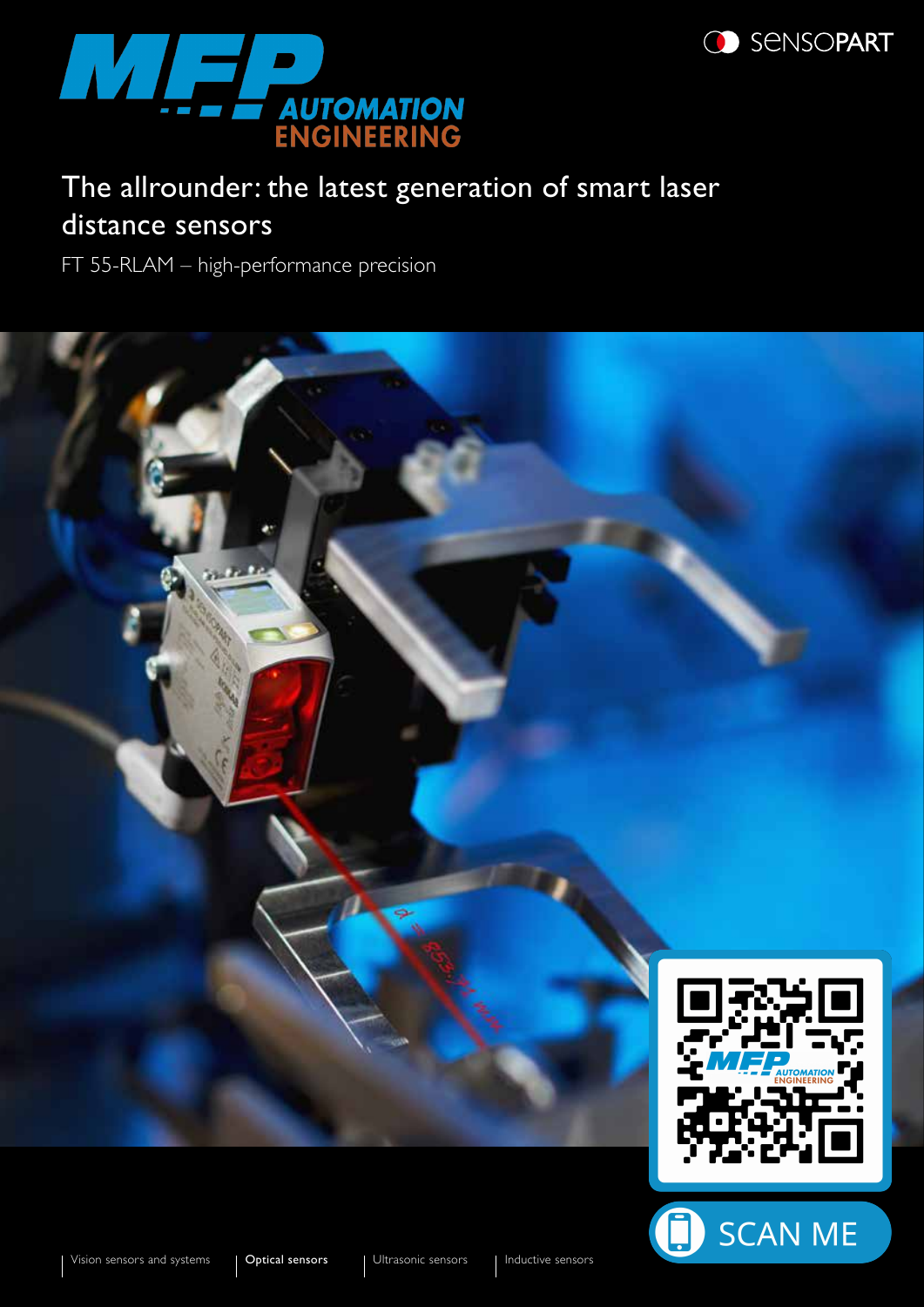## FT 55-RLAM – The allrounder for distance measurement

Compact sensors for precision measuring tasks and reliable object detection



The new FT 55-RLAM compact distance sensor from Senso-Part is a true allrounder, reliably detecting surfaces from black to shiny. Offering extensive connectivity, the triangulation sensor is equipped with an analogue output, two switching outputs, an IO-Link interface and optional RS485 interface. The laser class 1 sensor comes with an innovative and user-friendly operating concept including a large LCD display, unusual in this performance category.

#### HIGHLIGHTS FT 55-RLAM

- Stable processes thanks to excellent sensor qualities across the entire operating range
	- Operating range up to 600 mm / 1000 mm
	- Repeatability ≤ 60 µm / ≤ 100 µm
	- Linearity ≤ 0.6 mm / 1.5 mm
	- Resolution 30  $\mu$ m / 50  $\mu$ m at  $Q_{\text{A}}$
- IO-Link a future-proof interface that meets the demands of Industry 4.0
- $\bullet$  Laser class 1 for optimum security
- Simple and fast setup using the intuitive LCD display
- Robust metal housing sensor durability even in challenging processes
- Thickness or parallel differential measurement in master-slave mode

 $\bigotimes$  IO-Link **ECOLAB**  $\bigotimes_{\text{LISTB}} \bigotimes_{\text{LISTB}} G \in$ 



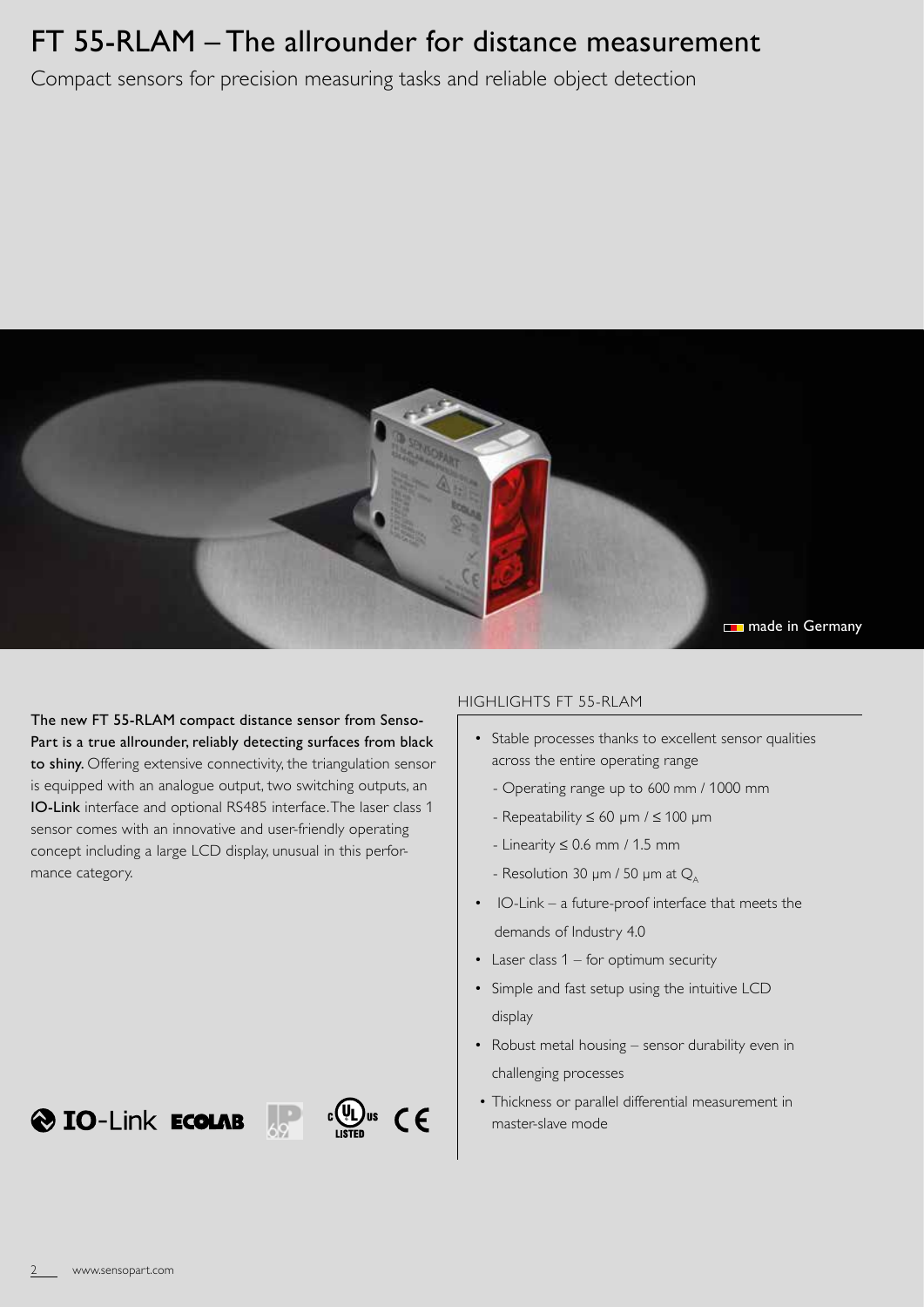

#### Well-equipped with FT 55-RLAM

This unique combination of characteristics makes the FT 55-RLAM sensor ideally suited for diverse sectors and applications, for example precise positioning in robotics tasks, measuring coil diameters or monitoring the tension of web materials. Thanks to the master-slave function, the sensor can also be used for width or thickness measurements. One sensor – countless applications!



*Determining the exact position of parts on an assembly line*



*Determining the position of a package so that it can be gripped by a robotic arm*



*Continuous monitoring of a coil, example packaging machine* 



*Master-slave mode for measuring material thickness or detecting a double feed*

### Typical sectors:

- Automotive
- Robotic
- Machine construction
- Packaging technology
- Metal processing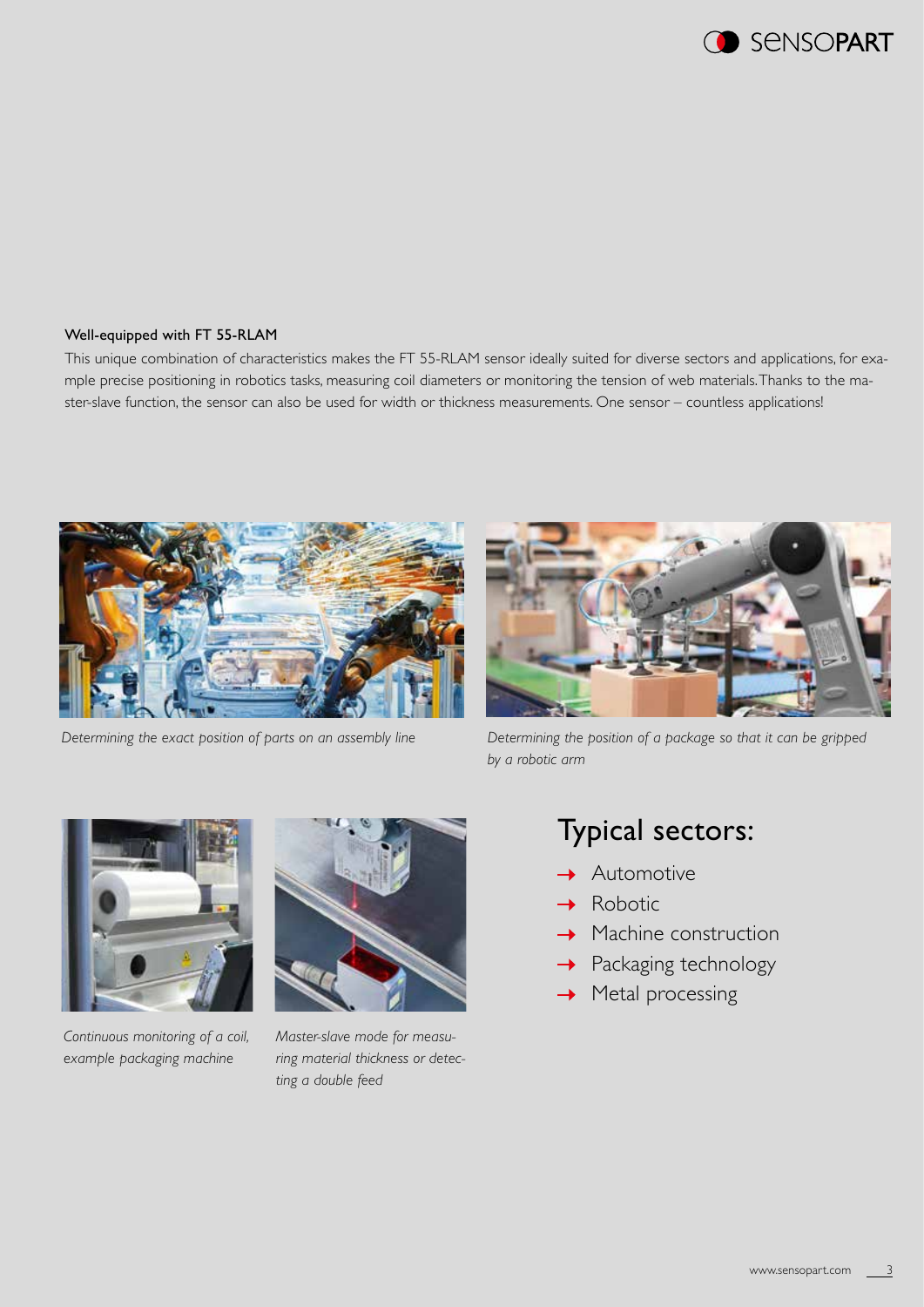### Generation 4.0 sensor technology

Excellent performance made easy.



#### *Easy-to-read LCD display simplifies setup*

### Intuitive setup using LCD display

The primary focus was on simple and intuitive use during the development phase of this sensor. To ensure that all functions are readily accessible and easy to use, SensoPart rejected the standard 7-segment display in favour of a large LCD screen with soft keys for enhanced user comfort.

The user receives instant feedback as settings and current values are visible directly on the screen.



*SensoIO – a parameterisation tool for IO-Link sensors with corresponding software interface*

### Ready for Industry 4.0 with IO-Link

The FT 55-RLAM distance sensor is a completely new development, designed from the beginning to meet coming industry requirements. The standard version with a 5-pin connector is equipped with an IO-Link interface. This enables direct communication with the sensor for setup purposes and switching between different sensor configurations.

The sensor can be connected directly to a Windows PC via USB using the optional SensoIO parameterisation tool for even greater comfort. An intuitive user interface enables visualisation and editing of IO-Link parameters.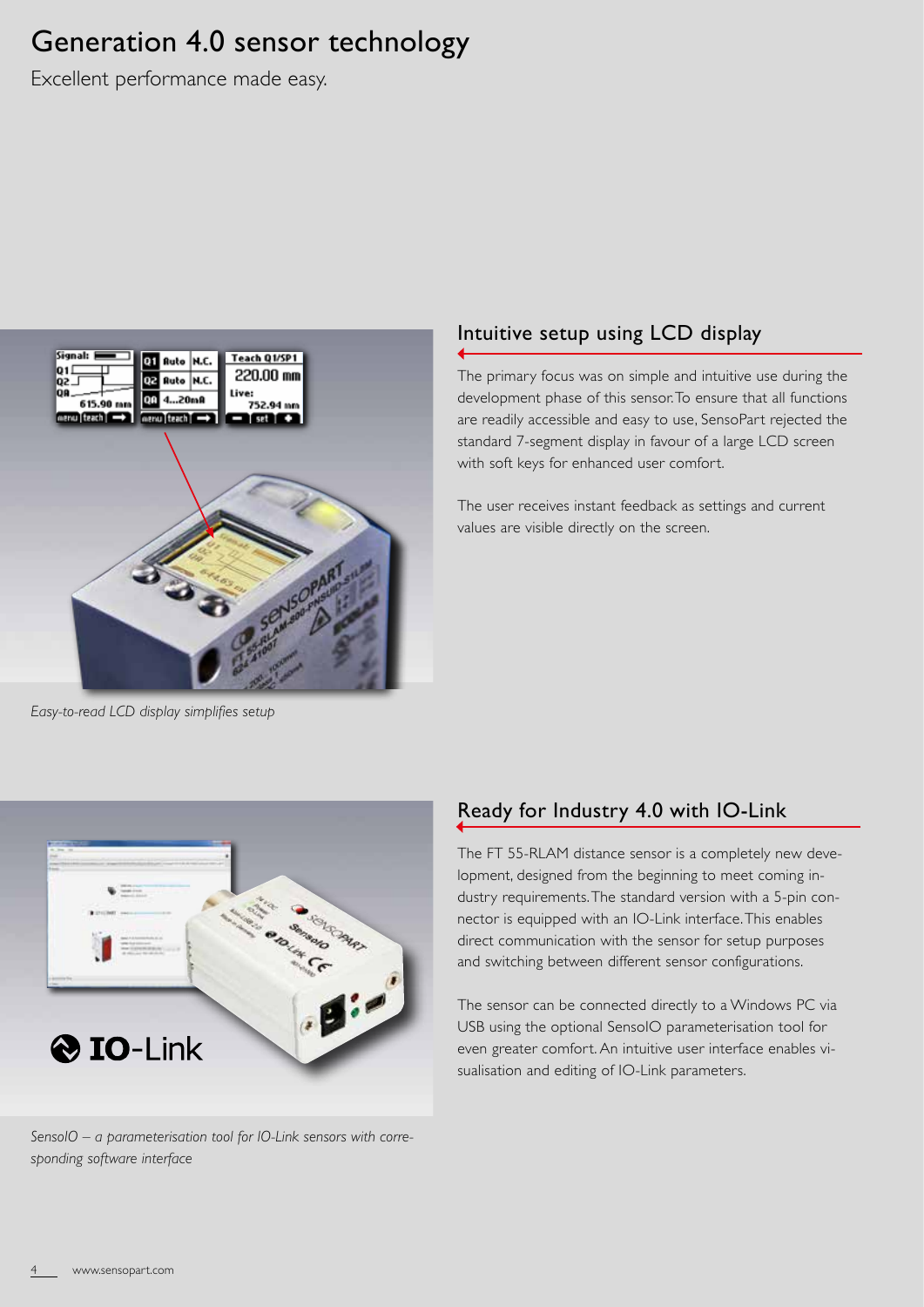# Smart functions for high performance



Special tools for diverse applications

#### Adjustable mean value filter

 To minimise electronic noise from the sensor, averaging times can be set manually with FT 55-RLAM. This makes it possible to tackle difficult applications with high precision requirements. Averaging times of 1 ms(very fast) to 1000 ms enable maximum precision.





With the master-slave function, two 8-pin sensors are interconnected.

Difference measurement ensures a reliable result even with heavily vibrating processes. Differences in height or thickness can be effortlessly detected with the aid of this function, e.g. to determine the width of wooden boards or to identify double layers of sheet metal.



*Thickness difference measurement*



*Height difference measurement*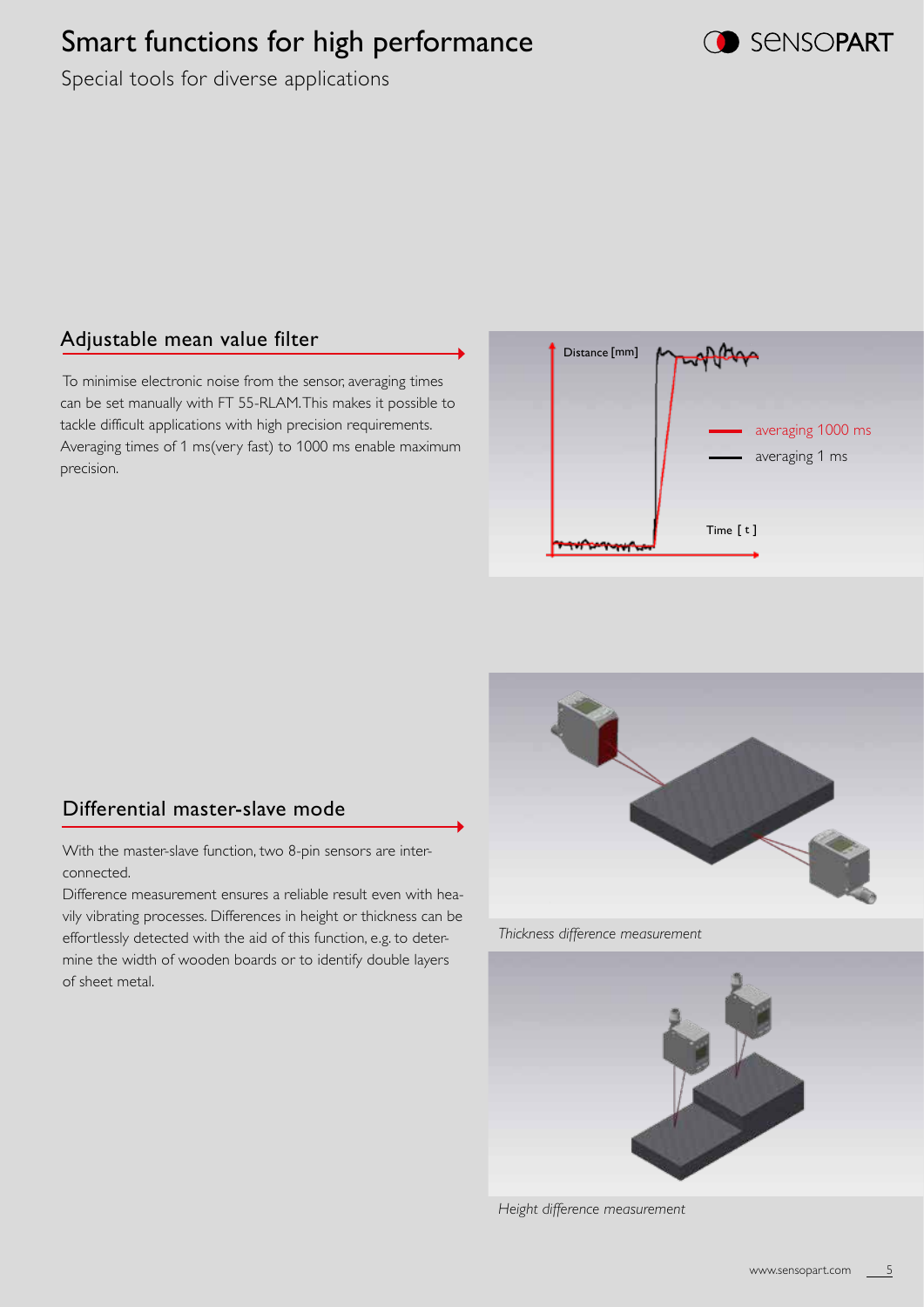## It's not just the hardware that makes the difference.

Adjust the sensor easily for each application via the display or IO-Link.

| Overview of software functions |                                         |                                                                                                                                                                                                                                                                                                                  |  |  |  |
|--------------------------------|-----------------------------------------|------------------------------------------------------------------------------------------------------------------------------------------------------------------------------------------------------------------------------------------------------------------------------------------------------------------|--|--|--|
|                                | Min-Hold<br>Max-Hold<br>Difference-Hold | The minimum and maximum measuring values can be<br>reliably detected thanks to the integrated Max-, Min- or<br>Difference-Hold function and emitted via the analogue output<br>or IO-Link. This is particularly useful with fast moving objects<br>and supplies reliable measuring values to the control system. |  |  |  |
|                                | Auto Zero<br><b>Auto Centre</b>         | The reference value requires exact definition for precise<br>object measurement. Auto Zero or Auto Centre can be used<br>to simply reset the analogue characteristic curve, guarante-<br>eing a precise measurement.                                                                                             |  |  |  |
|                                | <b>Good Target</b>                      | The signal quality varies with strongly fluctuating surface<br>colors and structures. The plausibility of the distance value<br>can be continuously checked using Good Target.                                                                                                                                   |  |  |  |
|                                | <b>Smart Functions</b>                  | Useful additional functions, such as Delay, Counter, Pulse or<br>Frequency monitoring, complete the package.                                                                                                                                                                                                     |  |  |  |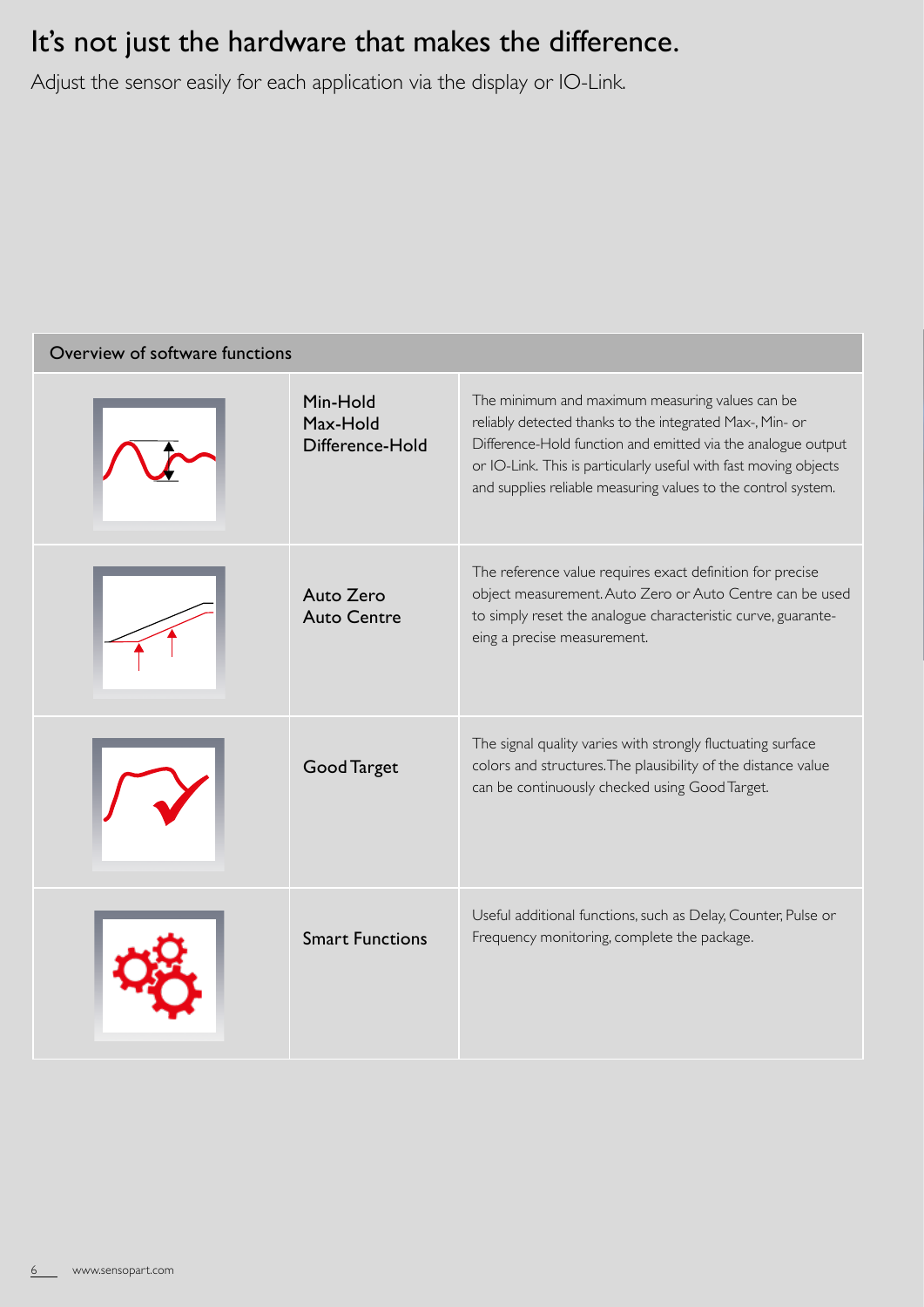# The right version for every application



We always have the optimum solution



The new generation of distance sensors includes a total of four versions, covering the widest possible spectrum of applications. Not only do they come with different ranges and sensor characteristics, such as repeatability, linearity and resolution, they also

come with different connections. In addition to the analogue and signal output, the 5-pin version is equipped with an IO-Link and the 8-pin version has an RS485 interface. All versions are laser class 1 sensors and are safe to use.

| Order reference                 | Range                   | <b>Resolution</b><br><b>QA (14 Bit)</b> | Repeat-<br>ability* | Linearity<br>(typical) | Interface                  | Master/<br>Slave  | Article no. |
|---------------------------------|-------------------------|-----------------------------------------|---------------------|------------------------|----------------------------|-------------------|-------------|
| FT 55-RLAM-800-<br>PNSUIDL-L5M  | 200 to 1000 mm          | $50 \mu m$                              | $\leq 100$ µm       | $1.5$ mm               | 5-pin with<br>$IO$ -Link   | $\qquad \qquad -$ | 624-41006   |
| FT 55-RLAM-800-<br>PNSUID-S1L8M | 200 to 1000 mm          | $50 \mu m$                              | $\leq 100$ µm       | $1.5$ mm               | 8-pin with<br><b>RS485</b> | $\checkmark$      | 624-41007   |
| FT 55-RLAM-480-<br>PNSUIDL-L5M  | 120 to $600 \text{ mm}$ | $30 \mu m$                              | $\leq 60$ µm        | $0.6$ mm               | 5-pin with<br>$IO$ -Link   |                   | 624-41004   |
| FT 55-RLAM-480-<br>PNSUID-S1L8M | 120 to $600 \text{ mm}$ | $30 \mu m$                              | $\leq 60 \mu m$     | $0.6$ mm               | 8-pin with<br><b>RS485</b> | $\checkmark$      | 624-41005   |

\*6σ, max. averaging, stationary and uniform object 6-90%

| Accessories           |           |
|-----------------------|-----------|
| SensolO               | 901-01000 |
| SensoClip MBD F 55ST2 | 579-50012 |
|                       |           |